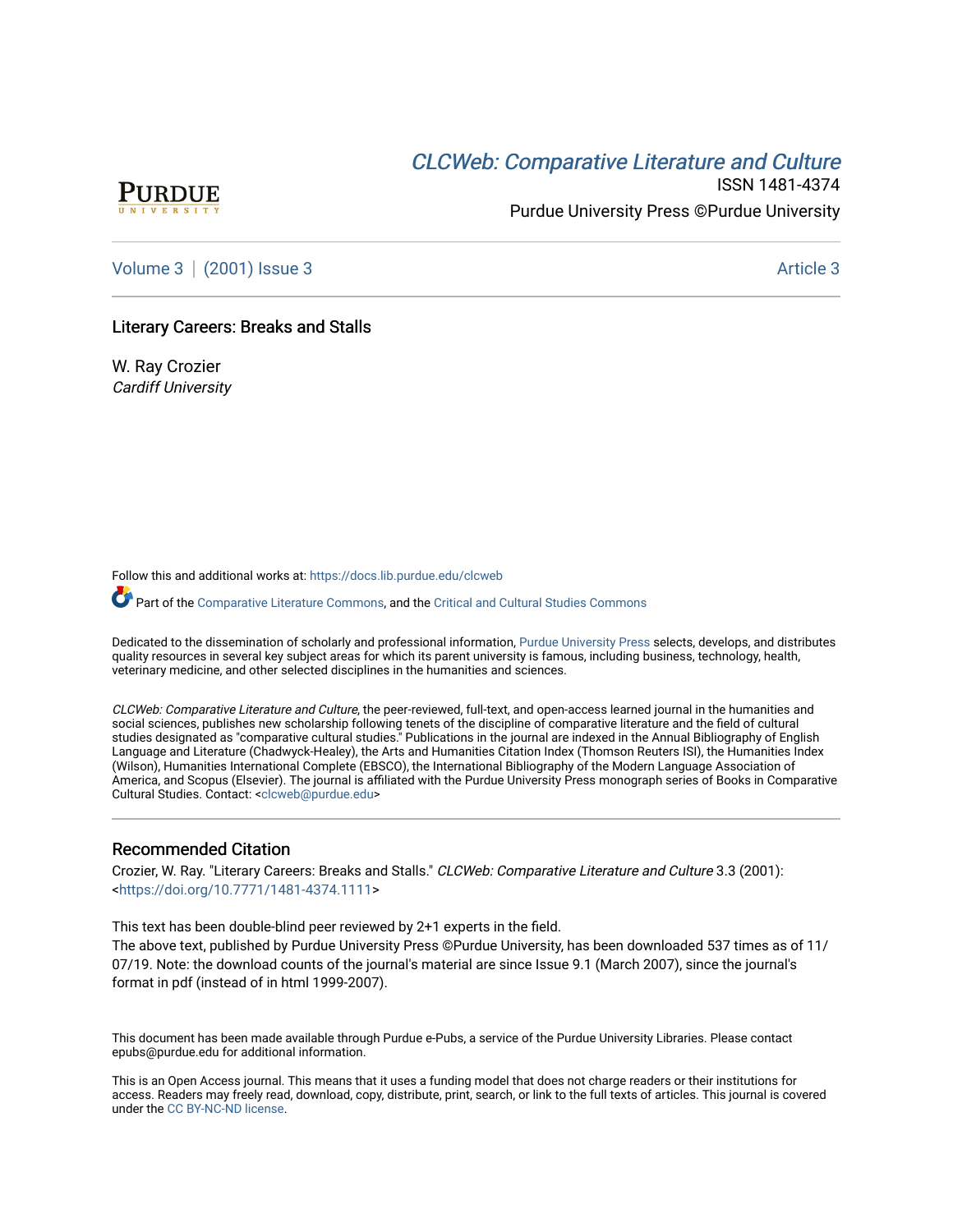$\overline{\text{PURDUE}}_{\frac{v}{v} \text{ NIV E R S I T V}}$ UNIVERSITY PRESS <http://www.thepress.purdue.edu>

# CLCWeb: Comparative Literature and Culture

ISSN 1481-4374 <http://docs.lib.purdue.edu/clcweb> Purdue University Press ©Purdue University

CLCWeb: Comparative Literature and Culture, the peer-reviewed, full-text, and open-access learned journal in the humanities and social sciences, publishes new scholarship following tenets of the discipline of comparative literature and the field of cultural studies designated as "comparative cultural studies." In addition to the publication of articles, the journal publishes review articles of scholarly books and publishes research material in its Library Series. Publications in the journal are indexed in the Annual Bibliography of English Language and Literature (Chadwyck-Healey), the Arts and Humanities Citation Index (Thomson Reuters ISI), the Humanities Index (Wilson), Humanities International Complete (EBSCO), the International Bibliography of the Modern Langua-ge Association of America, and Scopus (Elsevier). The journal is affiliated with the Purdue University Press monog-raph series of Books in Comparative Cultural Studies. Contact: <clcweb@purdue.edu>

## Volume 3 Issue 3 (September 2001) Article 3 W. Ray Crozier, "Literary Careers: Breaks and Stalls"

<http://docs.lib.purdue.edu/clcweb/vol3/iss3/3>

Contents of CLCWeb: Comparative Literature and Culture 3.3 (2001) <http://docs.lib.purdue.edu/clcweb/vol3/iss3/>

Abstract: In his article, "Literary Careers: Breaks and Stalls," W. Ray Crozier argues that biographical evidence points to considerable individual variation in writers' output over the life span even when allowance is made for longevity and length of writing career. This issue has been neglected by psychological accounts of creativity. Crozier outlines a theoretical framework for understanding variation in terms of an "artistic career." This is conceptualised as a sequence of projects, the success of which are influenced by intra-project factors such as the rewardingness and difficulties of literary projects and extra-project factors such as work pressures, poverty, and competing demands on time. This account is compared to an explanation proposed by Dean Keith Simonton, which emphasises the reduction over time in the potential to produce new work. The framework is applied to the analysis of biographical material on six writers of fiction who were all critically acclaimed writers who lived until at least their eightieth year but who were among the least productive in a large sample of twentieth-century British novelists.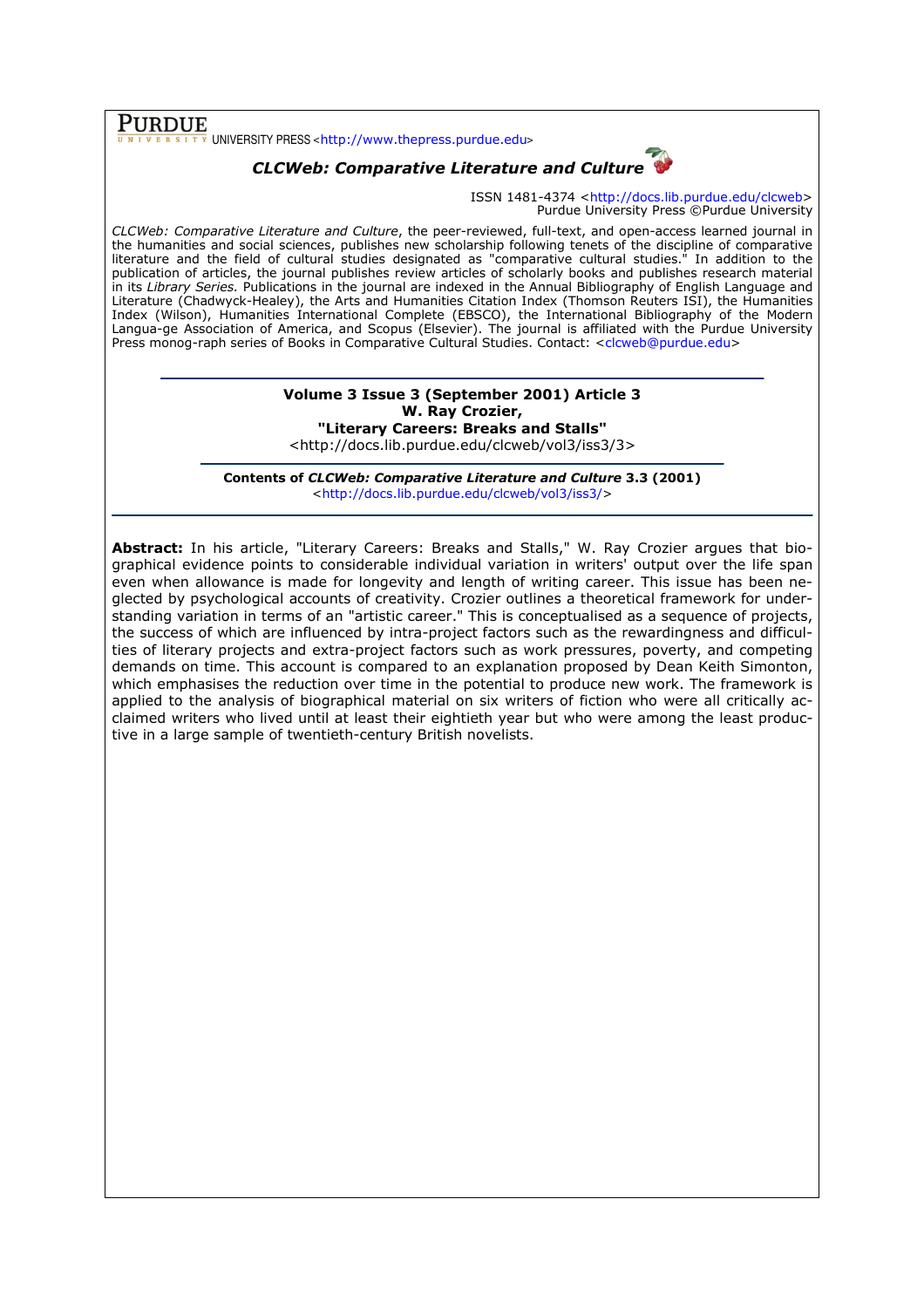## W. Ray CROZIER

#### Literary Careers: Breaks and Stalls

A telling feature of creative endeavour is that it can be sustained over a lifetime. It is rare for an artist to produce only a single work; more typically, one work follows another, or one or more works are in progress at any one time. This process can continue until interrupted by incapacity or death. However, despite a long history of psychological research into the personal characteristics of artists and the processes thought to be involved in the production of artworks (see Eysenck), the study of the life course of creative endeavour has received scant attention. Little is known about the course of artists' lives or about the factors that influence the production of work across the life span. There has been some research into productivity across the life span. W. Dennis and Dean Keith Simonton have drawn upon aggregate data to provide statistical analyses of rates of productivity in diverse scientific and artistic domains, including the production of literary work (for Simonton, see <http://psyweb.ucdavis.edu/simonton/>[inactive]). This research has drawn upon biographical material to demonstrate that the production of works has a characteristic distribution, rising quickly to a peak followed by a long and steady decline. It concentrates on artists who have lived until they were eighty, arguing that this provides an estimate of output unconstrained by premature death. It also focuses on the most eminent within domains, relying upon expert judgments (e.g., made by art historians, literary critics, and so on) to establish eminence.

Research of this nature deals with aggregate data and general trends and it devotes little attention to individual cases or to differences among artists. It focuses on what can be counted, for example the output of writers at different stages in life. It pays no attention to differences between works in quality, however defined. It also neglects the magnitude of a work, for example, the word count of books. Nevertheless, writers can work slowly on relatively short works (for example, Jean Rhys and Antonia White, discussed below) whereas others produce enormous volumes in quick succession (for example, John Cowper Powys: <http://home.iae.nl/users/tklijn/Index.htm>). It might also be the case that some writers concentrate on producing a small number of novels, each of which possibly requires years of work before it is completed. Consider James Joyce who spent eight years on Ulysses and 16 years on Finnegan's Wake (see The International James Joyce Foundation at <http://english.osu.edu/organizations/ijjf/>).

Whereas there do seem to be systematic trends in the relationship between age and productivity, there is also considerable individual variation in productivity. I found this in an analysis of biographical information on a sample of 191 twentieth-century British novelists (Crozier, 1999). There was a wide range in the number of works of fiction produced by the writers in the sample (a range from 1 to 96 works). There was also variation in a computed index of the annual rate of production, which ranges from one negative value (Robert Tressell?s only book, The Ragged Trousered Philanthropists, was published posthumously) to 2.80, with a mean of 0.50, i.e., an average of one work of fiction published every two years. This index is defined in terms of writing career, that is the period between the date of the writer's first published work and the date of death. If length of life or of writing career is statistically controlled, or comparison is made between writers of equivalent longevity, there is still evidence of considerable individual differences.

How are these differences to be understood? Simonton has explained age changes in productivity in terms of a two-step model. Each creator has a certain level of "creative potential" which is defined in terms of the total number of works he or she could produce in their lifetime in the absence of restricting factors, such as premature termination of production or death. This potential is translated into "creative ideation" and, in the second step, this is turned into novels, symphonies, paintings, and so on. Eysenck has offered a critique of Simonton's model of production on the grounds that it cannot be tested empirically other than showing that, if certain assumptions are made about the values of parameters, a model incorporating creative potential, ideation and productions can predict aggregate data on the distribution of output across the life span. Eysenck argues that the model fits the data because the assumptions are arbitrarily made to maximise fit; the assumptions, he alleges, are not based on theory.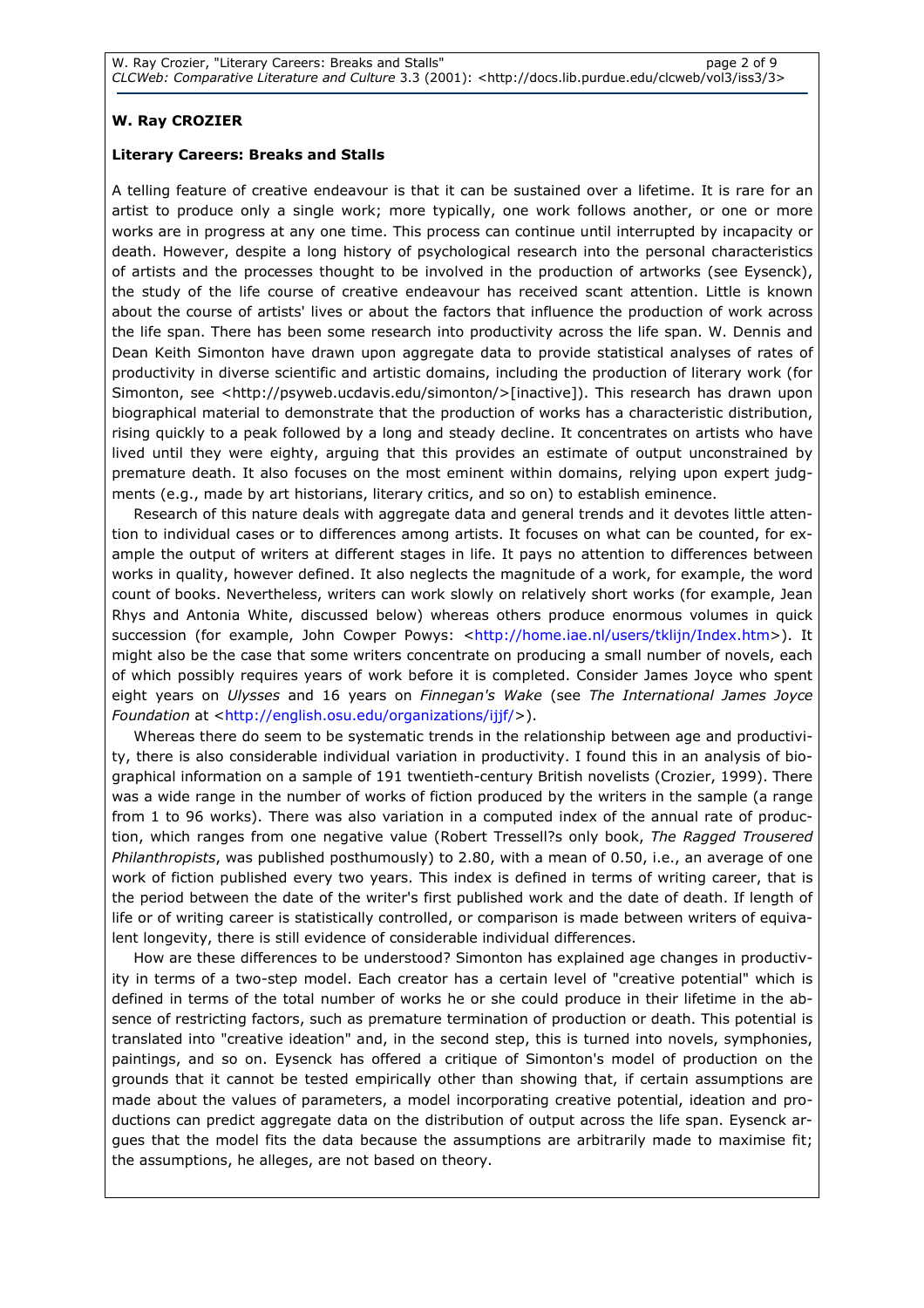Crozier (1997, 1999) has argued for analysing production in terms of the concept of the "artistic career." A career is shaped by individual talents, skills and preferences and also by social forces. It comprises a series of "projects." Central to career in this sense is the artist's relationship with his or her work, as the artist explores his or her current preoccupations in a project. A project is defined as a developing relationship between an artist and his or her work that is characterised by exploration of a selection of themes, styles, materials that is realised in sketches/designs/models/drafts. These are translated into products that enter the public, critical and commercial domains. This relationship seems to have two significant characteristics: First, it is a dialogue between the artist and the work; second, the relationship seems to have an objective or "third person" quality that has an existence outside the artist (see Crozier and Greenhalgh).

The development of projects and transitions between them are the key elements in a career and they are influenced by factors that are inherent in the project or are extrinsic to it. Intrinsic factors include the "rewardingness" of a project as perceived by the artist, i.e., the relationship is unrewarding, does not meet his or her needs, and so on. Artists will abandon projects that are unrewarding unless no alternative is available; they will be reluctant to do so to the extent that time and effort have already been invested in the project. The difficulty of a project is another factor, one that may delay the production of work, lead the artist to abandon it for periods, and so on. The project is undertaken within parameters set by its social context. The context can impact on the project itself, by furnishing life experiences that can play a part in the work. Or it can hinder the project by intruding upon it, by making it difficult to sustain work. The difficulties can be practical, of time or space, or they can be psychological, intruding in a more emotional way. Extrinsic factors include disruptive life-events, availability of financial support, availability of social/emotional support, access to critical feedback, and pressures to produce work or meet deadlines. Mihaly Csikszentmihalyi has examined the contribution of some of these factors, particularly social support networks, to creative success (see

<http://www.ccp.uchicago.edu/faculty/Mihaly\_Csikszentmihalyi/html/>[inactive]). The distinction between extra-project factors and intra-project factors may be a crude one since the dynamic interplay between these has to be taken into account.

Writers who have very low rates of productivity are of particular relevance to explanations in terms of "creative potential" and "artistic career." Simonton's model implies that writers who have the lowest rate of productivity and whose output has not been curtailed by early death have had a low initial potential since the two translation steps in the creative process are assumed to be a function of available potential. An account in terms of career implies that there are breaks in careers due to extra-project or intra-project factors. Careful reading of biographical and bibliographical material should provide insight into the nature of these "career breaks."

The writers are selected from the sample studied by Crozier (1999). The original sample was subdivided into 79 eminent writers and 112 less eminent writers on the basis of procedures set out by Simonton that draw upon the frequency and extent of references in published surveys of literature in order to identify the most eminent artists. A further selection was made of those eminent writers who were octogenarians. Within this sample of 27 writers there was also a wide range of published fiction, from 5 to 89 works, and the annual rate of productivity ranged from 0.10 (Antonia White; one published work every ten years, on average) to 1.22 (P.G. Woodehouse, who produced more than one book every year). The least productive writers fell below the 25th percentile of this small sample. In the analysis, the data of the eight writers -- with details of the age of their first novel, total works of fiction published, and their rate of output -- result with ranges from 0.10 to 0.22 and can be compared with rates between 0.54 and 1.22 among the most productive group. The question addressed is why these writers -- who produced works that have received critical attention and look likely to join the canon of English literature -- produced so little relative to other writers, given their longevity. The first step is to look more closely at the pattern of output of this sample. The analysis of the data with intervals between books suggests that there are periods in a writer's life when he/she is producing at a rate comparable to peers. There are also long gaps, either between books or between their last published book and death. The next section looks in more detail at some of these "gaps" by considering each of the writers in turn. It omits Hudson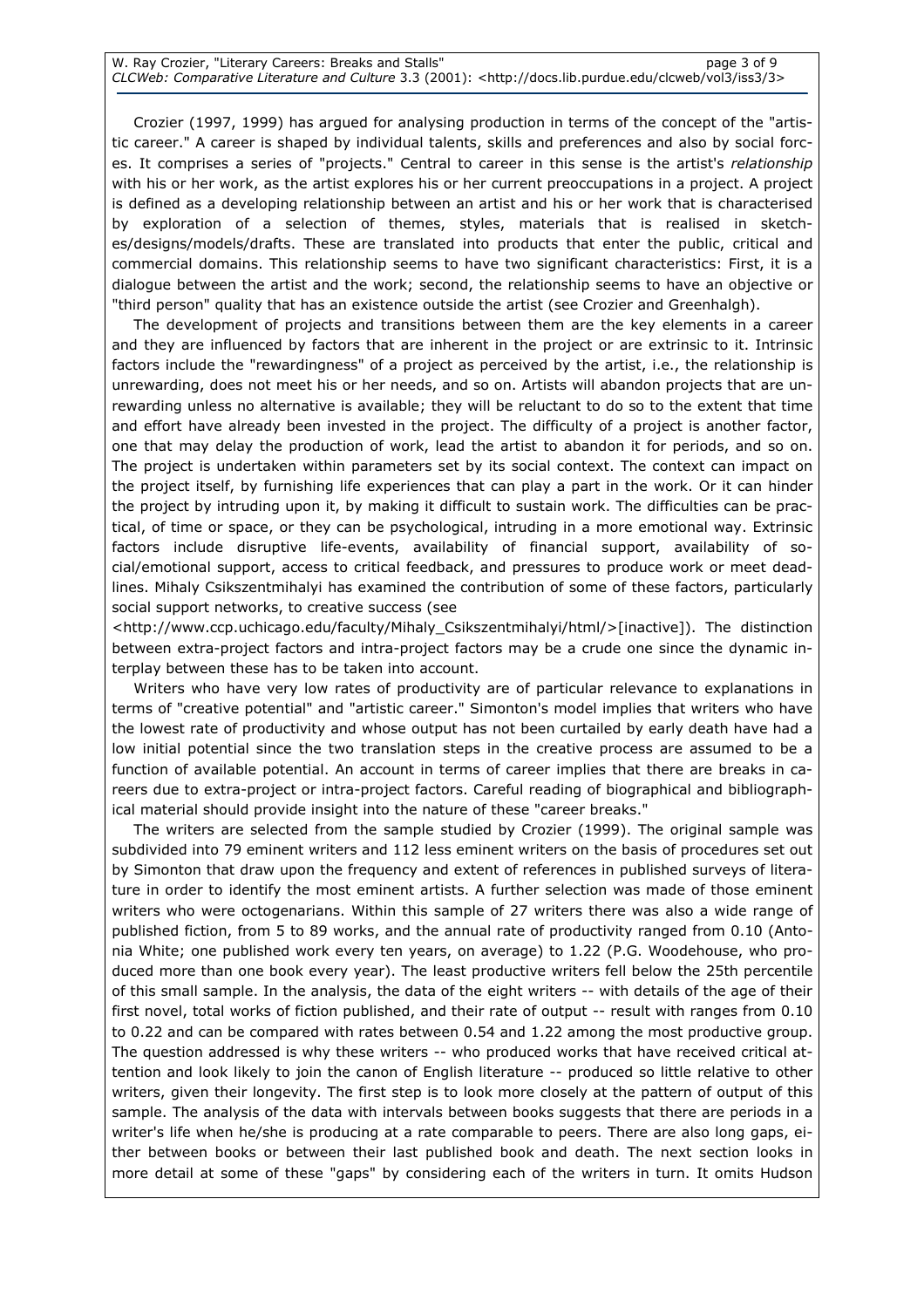and Warner for whom I am as yet unable to find sufficient biographical information. In each case discussion focuses on lengthy gaps between successive publications and tries to understand these in terms of intra-project and extra-project factors.

### Case Studies

E.M. Forster (1879-1970): In Forster's case the gap in his writing was never closed, since he published no fiction in the last forty-two years of his life despite having established a considerable reputation by the age of 31. Forster remained prolific in other forms of literary output and there has been much speculation about his reasons for abandoning fiction. Writing in 1966 (while Forster was still alive) Stone asks the question, "Why did the springs dry up?" (11). He answers his question in terms of social changes, specifically in the countryside and in the family, and suggests that Forster could not deal with these in fiction: Foster wrote, "I don't fret over the changes in the world I grew up in. But I can't handle them" (letter to Jonathan Spence, 1959, qtd. in Stone, 12). A related argument is that Forster was ill at ease with "modernist" developments in the novel. One reason discussed openly after Forster's death is his homosexuality and the impossibility of publishing a novel with this theme, Maurice, which he had written by 1914 but was only published after his death in 1971. Page also suggests that Forster was dissatisfied with the issues of his early novels in that they were restricted to examining the relationships between men and women (13). However, Page argues that Forster's difficulties with his writing were already evident at the time of Howard's End and that he struggled with A Passage to India, the last of his novels to be published in his lifetime. For example, he began A Passage to India in 1912 but it was not published until 1924, and there is a gap of 14 years before the 'springs dry up' completely. Furbank also traces Forster's difficulties to this time. Although Forster was apparently at the height of his powers he was unsettled until he realised that he had wanted to deal with homosexuality in his writing. He took only three months to complete the first draft of Maurice but he never considered attempting to publish it in his lifetime. He showed it to friends and revised it several times, for example in 1919, 1932, and 1959, and made arrangements for its posthumous publication. It was published in the year after his death. The difficulties faced by Forster are with the project, specifically with what we term its rewardingness. It no longer met his needs or fulfilled his ambitions. It would be unlikely that another project would be rewarding when he had one in good shape but not publishable since any work on the topic of homosexuality would be prohibited. There are hints that he experienced difficulties with earlier projects but these may be anticipations of the factors that were to bring his creative writing to a premature halt.

Rosamond Lehmann (1901-1990) established a critical reputation with four novels written between the ages of 26 and 35 and she continued to publish work at regular intervals until she was devastated by the sudden death in Indonesia of her daughter, when Lehmann was 57 and her daughter was 24. Thereafter she was unable to work at fiction; her autobiographical essay, The Swan in the Evening describes her inability to produce another book, the "strangulating spiritual blockage" and the "well nigh total seize-up in such powers of self-expression as I have" (89). The essay provides an account of the researches she carried out into psychical and mystical experiences and paranormal phenomena and which were to preoccupy her for the rest of her life. This case seems to provide the clearest example of the profound impact of an extra-project factor upon a writer's work. Nevertheless, Lehmann was unable or unwilling to turn this intense emotional experience into a fictional project; rather, her psychical research became the principal project of her life.

Jean Rhys (1890-1979): After the publication of four novels between 1928 and 1939 Rhys did not produce another until 1966 with the publication of Wide Sargasso Sea. During and after the Second World War she lived in obscurity and poverty, the incidents in her life including imprisonment, health problems, and the death of two husbands. She lived in isolation from literary circles; indeed, many in the literary world believed that she was dead. She eventually finished Wide Sargasso Sea after she had been "rediscovered" in 1957 by Francis Wyndham whose support, encouragement, and critical feedback and advice were crucial for its completion. Rhys spent many years on the book and we can trace its development through her letters (see Rhys). She claimed to have written about half of the book in 1939 and again in 1945 (39). In 1957 she was still working on it,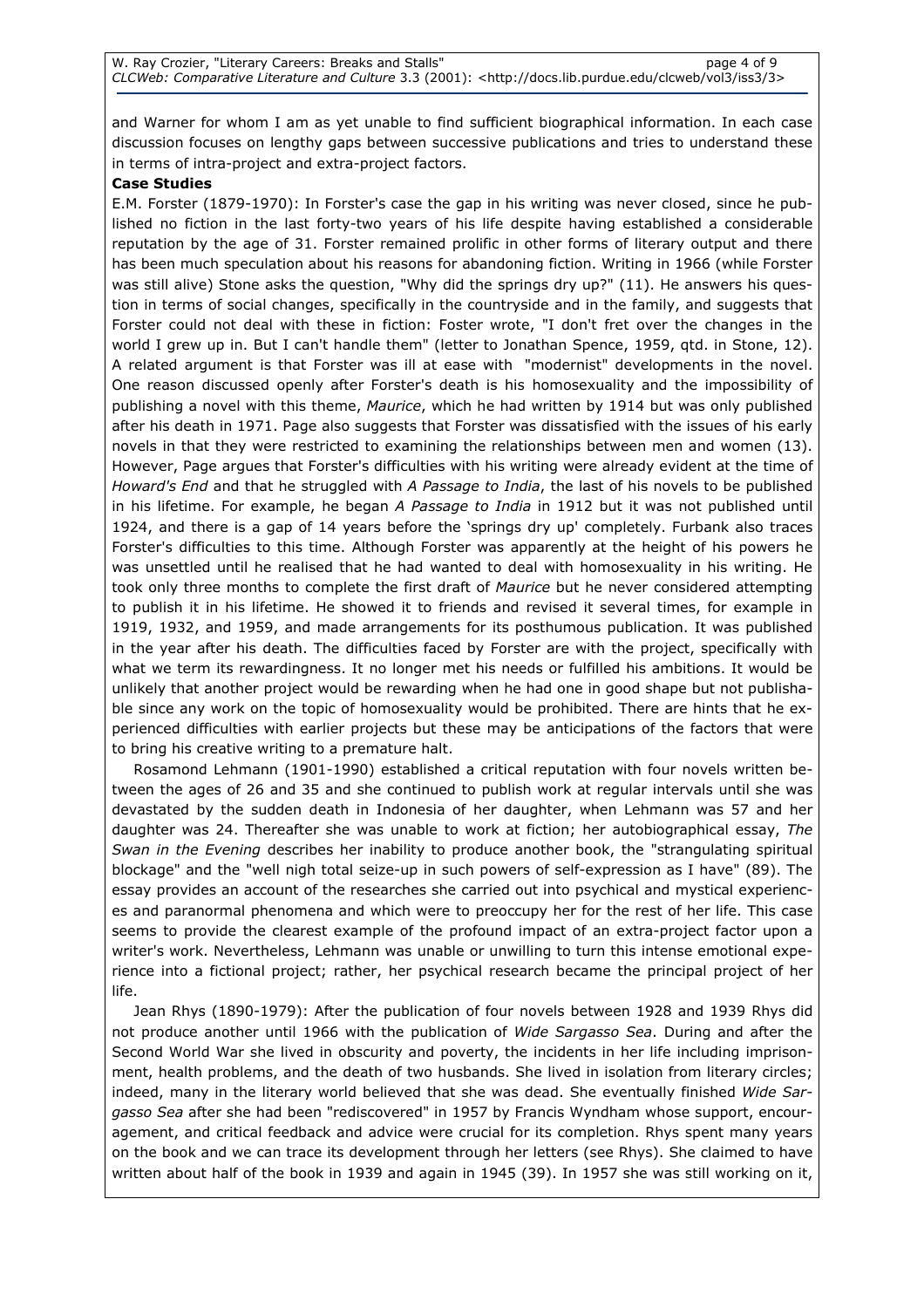stating that she could almost have dictated the whole book as it had been in her mind for so many years (143). She expected to submit the manuscript within six to nine months, definitely in 1958 (147-48, 151). In 1959 she believed it to be almost finished but her letters reveal that this "first draft" had only the "skeleton" of the story and was "something definite to go on" and that there were major problems with the draft that had to be overcome (159). In 1961 she was promising Wyndham the first part of the story and admitting the novel was incomplete; it was not to be completed until 1966. We can trace the interplay between extraneous and intra-project factors in her letters. The slow progress was due in part to external factors -- her husband's illness, her financial problems, and the difficulties of their life in a remote part of Cornwall, particularly the coldness in winter (172). She wrote that she had received setbacks in the first year of writing, when she had a good grasp of the book, which prevented her from making progress at that time. She writes again and again that if she could have just a short period of peace she could finish it (178). Yet clearly this is not the whole story as she had also encountered adverse life circumstances while she was working on her earlier novels. The letters also reveal her problems with the project itself, of how it turned out to be much more difficult than she had anticipated and required several drafts (172). She expressed dissatisfaction with the material she had already written (178). She was reluctant to release the manuscript even when it was near completion and parts had already been published in a literary magazine (Smith, xxvi). Why did Rhys take so long to complete the book from its inception and from the time she began to work seriously on it? Clearly, many factors contribute to this, but her letters give the impression that this was a more ambitious and difficult project than any of her previous novels and it was the combination of this, her domestic circumstances, and perhaps her distance from literary support that was crucial. Again and again in her letters she acknowledges the crucial role of the feedback she received from Wyndham. In terms of her artistic career Rhys was committed to this particular project, she believed it was the most important project she had embarked upon, and she did not consider any alternative. She pursued this despite severe extra-project obstacles and problems with the work itself that were aggravated by these obstacles. The problems with the project related to its difficulties not to its rewardingness.

J.R. Tolkien (1892-1973): Tolkien began The Silmarillion in 1917 before either of his bestknown works The Hobbit and The Lord of the Rings. He struggled with this project for the rest of his life and it was only completed after his death (by his son) some 56 years after its genesis and published posthumously. He had submitted it to his publishers after the commercial success of The Hobbit, but they were unhappy about proceeding with it, as they wanted a book that would aim at the children's market and build on the success of The Hobbit. Even when he switched publishers in 1950, the new publisher was sceptical about The Silmarillion. When he tried to devote time to it after his retirement from academic life he was faced with extensive commitments arising from the success of his earlier publications. This gave rise to discontinuities and "a breaking of threads in his work which delayed achievement and frustrated him more and more" (Carpenter, 240). He found it difficult to concentrate on his writing and missed the company of those who had previously provided a critical audience for his work (the "inklings," C.S. Lewis and others who met regularly in the Eagle and Child public house in Oxford). When he did manage to spend time on the work he found it difficult to make progress not least because the book had been so long in the writing, for example there existed several different and inconsistent versions of each chapter. Eventually, the death of his wife and his own infirmity made it impossible for him to complete the book. Despite his previous critical and commercial success in publication and the working conditions that seemed to favour his work, Tolkien spent many years in an unsuccessful attempt to complete a project that was very important to him, more important than the books that established his reputation. In part this was due to the lukewarm reaction of publishers, in part to external pressure. Eventually a combination of his working methods and the inability to find the conditions in which to write brought about his failure.

Rebecca West (1892-1983): There is a gap in fiction writing of 21 years before Rebecca West published the novel that has proved her most popular, The Fountain Overflows (1956), the first of three autobiographical novels, the final two being published posthumously. However, this gap is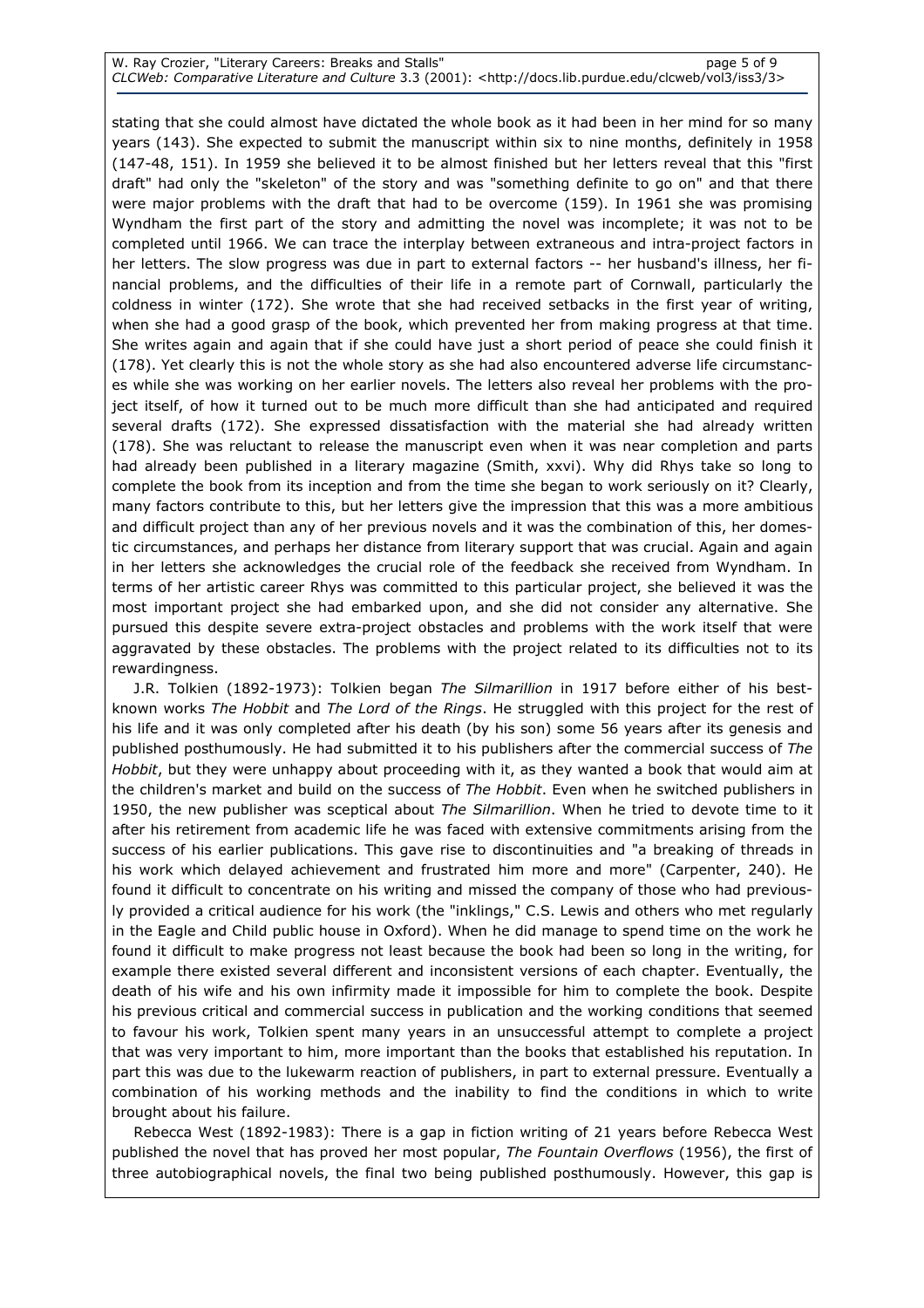explicable in the context of West's lifelong interests in philosophy and politics, and she published extensively in literary criticism and journalism as well as on historical and philosophical themes. During this period she wrote an acclaimed two-volume 500,000-word historical and political study of Yugoslavia, Black Lamb and Grey Falcon (a work she described as "a preternatural event in my life" [Scott, 169] and considered by some her masterpiece [see, e.g., Hynes]). That she was able to pursue her interests in Yugoslavia and devote so much time to "the great financial sacrifice" of such a large non-commercial venture was due to the financial security she had achieved by writing columns for national newspapers in Britain and the US. In the same period she wrote a highly regarded study of treason, The Meaning of Treason (1947). It would seem that she turned away from the project of the novel to a more rewarding non-fictional one. Nevertheless, some difficulties clearly surrounded The Fountain Overflows. West described in a letter of 1955 how what was intended to be a long short story grew into a project of 400,000 words (Scott, 290). It appeared ten years after it was promised to the publishers and the intended sequels never appeared in the remaining 27 years of her life (two novels based on her manuscripts were published posthumously). According to her biographer the sequel was virtually finished the following year but she did not send the manuscript to the publisher (Glendenning, 207). West attributed the delays to "domestic interruptions" (Scott, 304), to illness and anxieties about the contents of a book published by her son. In a later letter (Scott, 351) she mentioned the technical difficulties posed by the unfinished novel (This Real Night). She did subsequently publish a non-autobiographical novel about treachery, The Birds Fall Down, begun by 1945 and published in 1966, which was also the focus of her journalism at the time and less autobiographical than the uncompleted novels. The gap in West's fiction output seems due to a complex set of factors. Although the time spent on Black Lamb and Grey Falcon was productive, fiction was important to her and she returned to it with a sense of what the nature of the project should be, the exploration of themes connected with childhood. Her failure to complete the work may be due to difficulties with extensive commitments she faced, many of them arising from her political interests and journalism, and from the success of the book on Yugoslavia. Her case resembles that of Tolkien in terms of pressures that interfere with the production of fiction.

Antonia White (1899-1979): White has an interval of 17 years before her first and second novels and did not produce any in the last 26 years of her life. She illustrates most clearly the difficulty with a project that is commonly known as "writer's block." Despite her continuing efforts she was unsuccessful in bringing work to completion. She was unable to write, even when she did find the time and space to do so; she describes in her diaries spending over five hours trying, without success, to improve two sentences, and reported that this happened over and over again (Dunn, 372). Dunn reports that White's desk could be covered with up to fifteen versions of a first paragraph, each crossed out and re-written over and over (410). We can contrast this with the feverish and goal-directed activity of her translation work at the same time. She strove tirelessly to meet deadlines, resorting to barbiturates to complete the task. Indeed, she found this activity a respite from the difficulties she experienced with her creative work particularly as it assuaged her sense of guilt about failing to write, since she approached her writing almost as a religious duty. Dunn offers an explanation of White's "block," relating it to the strong autobiographical themes of the novels. White believed that she was unable to invent, but had to draw directly upon her own experience. Her emotional life was a disturbed one and she suffered from psychological illness for most of her life including a spell in a mental hospital when she was 22 years old (this was the topic of her most regarded novel, Beyond the Glass). Her emotional life was dominated by her intense and erotically charged relationship with her father. Entries in her autobiography, as well as her diaries, letters, and fiction indicate her awareness of the erotic dimension of the relationship, and this preoccupied her long after her father's death. It is the principal theme of her novel The Lost Traveller, which took 13 years to write, and where the central character is on the verge of adulthood and is unable to find fulfilment in her first adult relationship. Dunn suggests that White was unable to deal with autobiographical material dealing with her adult life. She points out that this was the theme that White attempted unsuccessfully to address in her work. She also presents as evidence in support of this thesis that White was unable to find sexual fulfilment with any of her three hus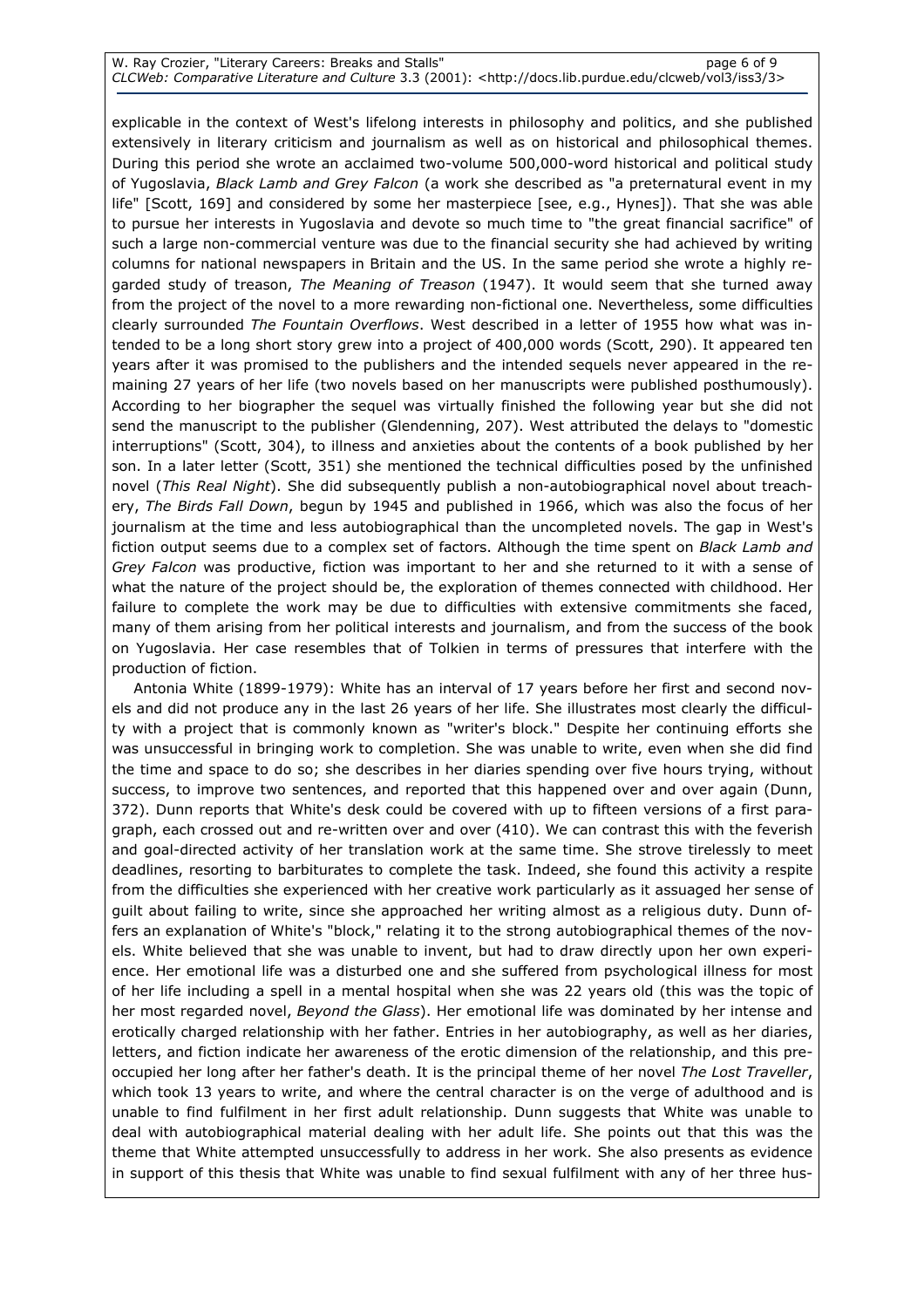bands or many lovers, and she argues that this too was connected with the influence of her father. Whether or not this particular explanation is accepted, the gaps in White's oeuvre do seem to be related to the difficulties posed by an established project.

#### **Discussion**

The first point to be acknowledged about this analysis is that it is based on a tiny sample of writers. This is too small to permit meaningful parameter estimation and model fitting of the kind advocated by Simonton. In terms of investigation of artistic careers, it runs the risk of finding that there are entirely unconnected reasons for their low rate of publication within this group of writers. It is possible that writing was terminated by infirmity rather than by factors to do with creativity in itself. The sample is also a biased one. It was drawn from a handbook of twentieth century writers (Parker) that was intended to include all those writers of fiction who had been born or resident in Britain. This source is biased towards the artistic "canon," and under-represents more "popular" writers. The basis for admitting writers to this canon is perhaps an arbitrary one, and Peter Swirski has argued that we should be alert to high quality writing whether it is highbrow or popular (see <http://docs.lib.purdue.edu/clcweb/vol1/iss4/4/>).

Notwithstanding these limitations of the sample, there are patterns in the data. It does not seem to be the case that these writers are characterised by a slow working rate or that a lengthy gap necessarily signals a waning of abilities. For example, West was prolific in many styles of writing throughout her long life and in the gap in her fiction writing she produced a highly original piece of non-fiction, drawing upon different genres to produce something innovative, a work that is considered by many as her masterpiece. Furthermore, the lengthy gap heralded what some commentators regard as the most creative period in her fiction writing, one that shows difficulty in bringing work to fruition but no decline in its eventual quality. Although Tolkien, Forster, White, West, and Lehmann all turned away from the novel for long periods of time they remained active in other forms of writing, whether this was scholarly work, criticism, journalism, or translation. In terms of artistic careers a low level of creativity would correspond to an artist's inability to find, develop or sustain a suitable project, for example by working in well-established channels and conventions without being able to challenge or develop these into something richer, or simply by running out of things to say, repeating oneself or relying on hitherto successful formulae. This is not true of the writers discussed here. There is no doubt that personal qualities and training are necessary for a creative career but they are not sufficient; other conditions have to be met. The task of psychological theory is to understand the complex interactions between these qualities and conditions. Often a metaphor is helpful for grasping complex issues, and it is our contention that the notion of a "career" defined in terms of projects captures the goal-directed nature of artistic work while suggesting questions to ask about creative activity.

The picture that emerges in these case studies is of writers who are highly committed to literary careers and who have spells when they are just as productive as more prolific writers. This progress is disrupted in various ways, sometimes for many years or, in the case of Forster, for the rest of his life. In some cases, this process can be understood in terms of the satisfaction gained from the project, its rewardingness. Artists do change direction, styles, or media. Forster abandoned the novel because he could not address the issues that were important to him. West turned to non-fiction in order to explore philosophical issues that had concerned her all her adult life. Lehmann's fictional output was brought to a halt by a devastating emotional experience, but she did not stop writing or researching; she could not address the issues she wished through fiction, and in this sense her career shares something with that of Forster. On the other hand, West returned to fiction when she found a project in an autobiographical exploration of her life, and consequently a small-scale project turned into a large one. In other cases, the writer has a clear sense of what the project is to be, but has difficulties in working on it. White provides a clear example of this, believing herself unable to write on non-autobiographical matters but facing an emotional block in dealing with post-childhood personal material. Dunn offers a plausible explanation of this in terms of White's relationship with her father. Although extrinsic conditions were in place and White was able to produce other kinds of writing, she was unable to complete her project and unwilling to change it. Rhys and Tolkien struggled over many years with technical aspects of their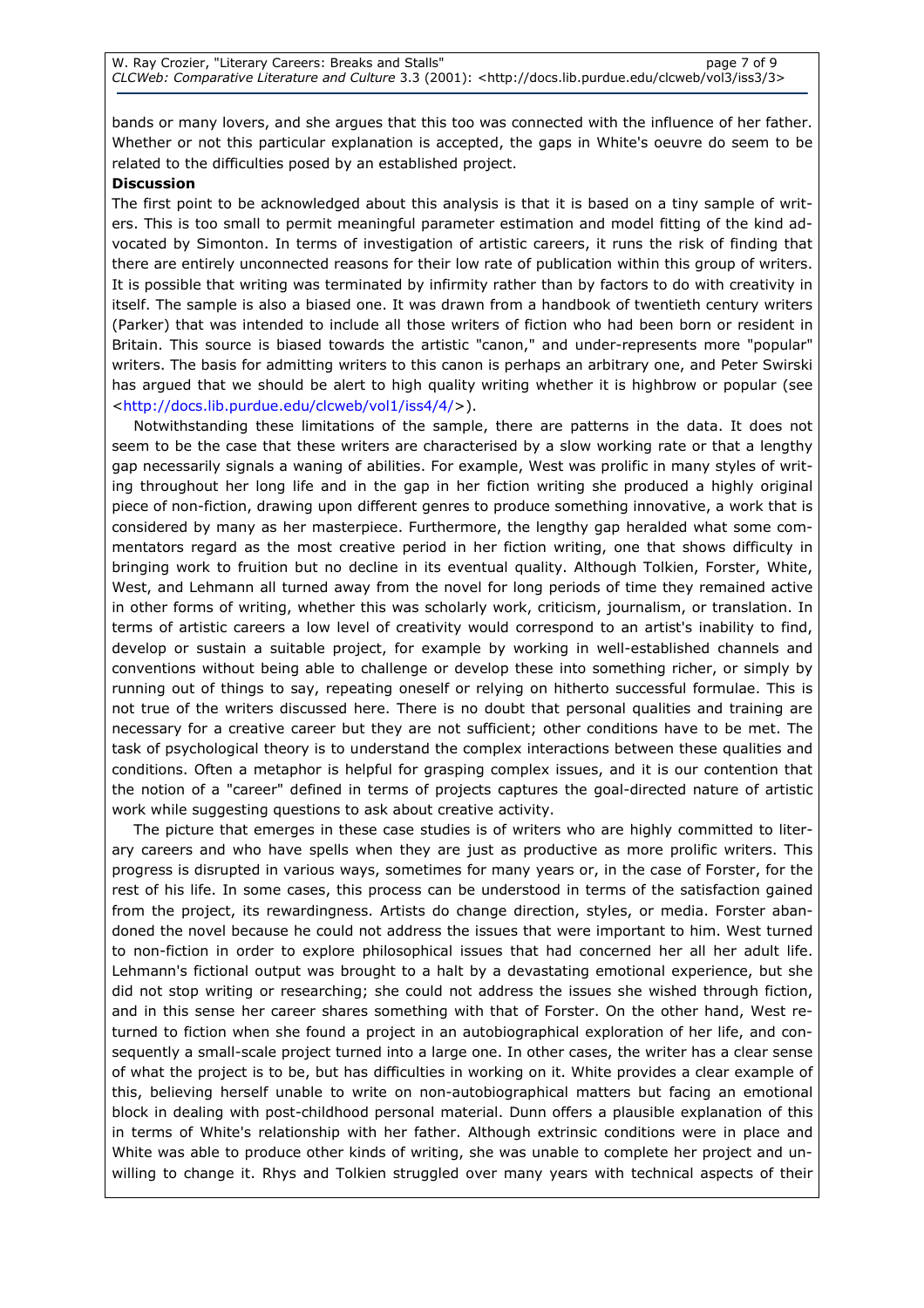projects; these were much more difficult than they anticipated. In both cases these difficulties were augmented by extra-project factors, poverty, illness, and demanding personal relationships in the case of Rhys and the burden of other types of work in Tolkien's case. Both writers exemplify the point about supportive relationships made by Csikszentmihalyi. In later life Tolkien lacked the critical support offered by fellow 'inklings' that had meant so much to him while writing Lord of the Rings and The Hobbit. Rhys was able to bring Wide Sargasso Sea to completion with the constructive critical support offered by Wyndham.

What is the relationship between factors intrinsic and extrinsic to the project? We have noted examples of poverty (Rhys) and physical illness (Rhys, Tolkien) and mental illness (White) interrupting work. One could argue that the legal position of gay men at the time, an extrinsic factor, affected Forster's development as a writer, since publication of Maurice might have produced conditions conducive to his developing a project. However, it seems to be true of this tiny sample that intrinsic factors outweigh extrinsic ones, even in the case of Rhys who suffered most deprivation in her life. This reflects the strong commitment to art demonstrated by all the writers. None turned their back on exploring experience through writing, even if this were to take the form of literary criticism (Forster), or works of philosophy and political ideas (West) or mysticism and spiritualism (Lehmann). Many of these works have proved of lasting interest, for example Lehmann's late autobiographical essay The Swan in the Evening has been reprinted five times since its first paperback publication in 1982. I suggest that this small set of case studies illustrates the value of thinking of creative writing across the life span in terms of an artistic career with its contingencies and turning points rather than in terms of notions of slowing down or the "using up" of some fixed amount of creative potential. Each of the careers demonstrates gaps in fiction writing rather than a slow rate of production, and inspection of these gaps is informative about the factors that influence creative writing.

#### Works Cited

Carpenter, Humphrey. J.R.R. Tolkien: A Biography. London: Allen and Unwin, 1977.

- Crozier, W. Ray. "Careers of the Artists: Creativity across the Life Span." Emotion, Creativity, and Art. Ed. L. Dorfman, C. Martindale, D. Leontiev, G. Cupchik, V. Petrov, and P. Machotka. Perm: Perm State Institute of Arts and Culture, 1997. Vol. 1, 381-93.
- Crozier, W. Ray. "Age and Individual Differences in Artistic Productivity: Trends within a Sample of British novelists." Creativity Research Journal 12 (1999): 197-200.
- Crozier, W. Ray, and Paul Greenhalgh. "The Empathy Principle: Towards a Model for the Psychology of Art." Journal for the Theory of Social Behaviour 22 (1992): 63-79.
- Csikszentmihalyi, Mihaly. "Society, Culture and Person: A Systems View of Creativity." The Nature of Creativity. Ed. Robert J. Sternberg. Cambridge: Cambridge UP, 1988. 325-39.
- Dennis, W. "Creative Productivity between the Ages of Twenty and Eighty Years." Journal of Gerontology 21 (1966): 1-8.

Dunn, Jane. Antonia White: A Life. London: Jonathan Cape, 1998.

Eysenck, Hans J. Genius: The Natural History of Creativity. Cambridge: Cambridge UP, 1995.

Furbank, Philip Nicholas. E.M. Forster: A Life. The Growth of the Novelist. London: Secker and Warburg, 1977. Glendenning, Victoria. Rebecca West: A Life. London: Phoenix, 1998.

Hynes, Samuel. "Introduction: In Communion with Reality." Rebecca West: A Celebration. Ed. Samuel Hynes. Harmondsworth: Penguin, 1978. ix-xviii.

International James Joyce Foundation (2001): <http://english.ohio-state.edu/organizations/ijjf/>.

Lehmann, Rosamond. The Swan in the Evening. 1967. London: Virago, 1982.

- Page, Norman. E.M. Forster. Basingstoke: Macmillan, 1987.
- Parker, P. The Reader's Companion to Twentieth Century Writers. London: Fourth Estate Publishing, 1995. Powys, John Cowper. The Most Talented Family since the Brontës

<http://home.iae.nl/users/tklijn/Index.htm>.

Rhys, Jean. Letters 1931-1966. Ed. Francis Wyndham and Diana Melly. Harmondsworth: Penguin, 1985.

Scott, Bonnie Kime. Selected Letters of Rebecca West. New Haven: Yale UP, 2000.

Simonton, Dean Keith. "Creative Productivity and Age: A Mathematical Model Based on a Two-Step Cognitive Process." Developmental Review 4 (1984): 77-111.

Simonton, Dean Keith. <http://psyweb.ucdavis.edu/simonton/>.

Smith, Angela. "Introduction." Wide Sargasso Sea. By Jean Rhys. Harmondsworth: Penguin, 1997. vii-xxi.

Stone, Wilfred Healey. Cave and the Mountain: A Study of E.M. Forster. London: Oxford UP, 1966.

Swirski, Peter. "Popular and Highbrow Literature: A Comparative View." CLCWeb: Comparative Literature and Culture 1.4 (1999): <http://docs.lib.purdue.edu/clcweb/vol1/iss4/4/>.